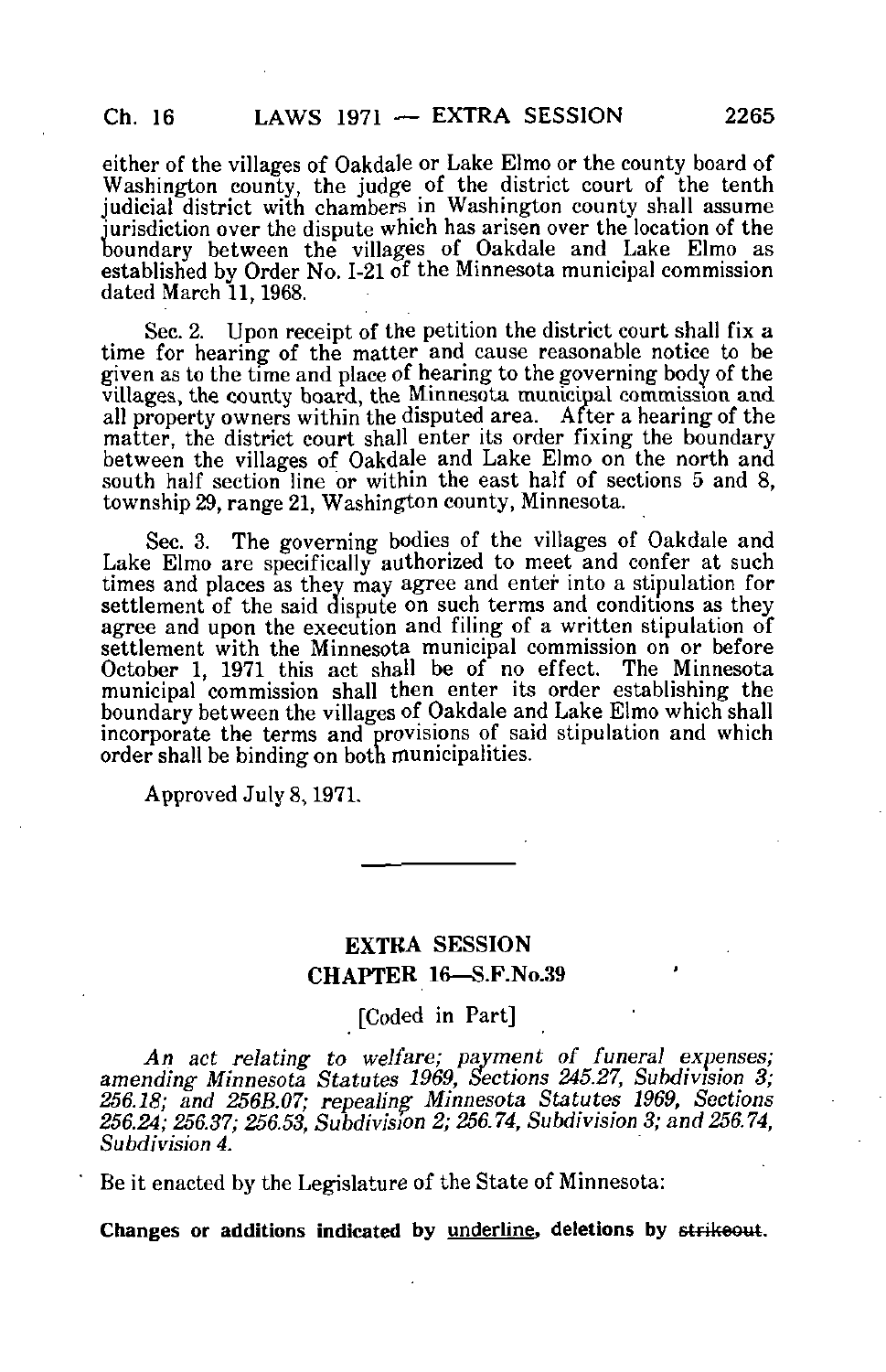Section 1. Minnesota Statutes 1969, Section 245.27, Subdivision 3, is amended to read:

Subd. 3. PUBLIC WELFARE; FUNERAL EXPENSES; PROPERTY OWNERSHIP; EXCEPTIONS. (1) Household goods and furniture used in the home, wearing apparel, insurance policies the cash surrender value of which does not exceed \$500 per person, moneys prepaid for funerals not to exceed \$500 per person, and a lot in a burial ground shall not be considered in determining the property limitation set forth in subdivision 2.

(2) If the liquidation' of the personal property convertible into cash referred to in subdivision 2 would cause undue loss or hardship, the county agency, in its discretion, may nevertheless grant assistance.

(3) If there is no available market for the sale of the real estate specified in subdivision 2, clause (3), as a bar to the granting of assistance, or if the price which can be obtained on the prevailing market for that real estate is not fair and reasonable, considering the interest of the disabled person, spouse, or both, therein and the possibility of a sale of said property for a greater amount within a reasonable length of time after the application for assistance is made, the county agency may nevertheless, in its discretion, grant assistance.

Sec. 2. Minnesota Statutes 1969, Section 256.18, is amended to read:

256.18 PENSIONERS, DISQUALIFICATION. No old age assistance shall be paid a person:

(1) While or during the time he is an inmate of, and received gratuitously all the necessities of life from any public institution maintained by the United States, or any state or any of the political subdivisions of a state; provided, however, that part or all of any old age assistance may be paid to patients of public or private medical institutions subject to rules and regulations made by the state agency; t

(2) If the net value of his property or the net value of the combined property of husband and wife exceeds \$10,000; or if the net value of his assets convertible into cash exceeds \$300 or the combined convertible assets of husband and wife exceed \$450. The county agency in its discretion may permit eligibility of an applicant having liquid assets in excess of this amount when the liquidation of the assets would cause undue loss. Household goods and furniture in use in the home, wearing apparel, insurance policies the cash surrender value of which does not exceed \$1,000 per person, personal property used as a regular abode by the applicant or recipient, moneys for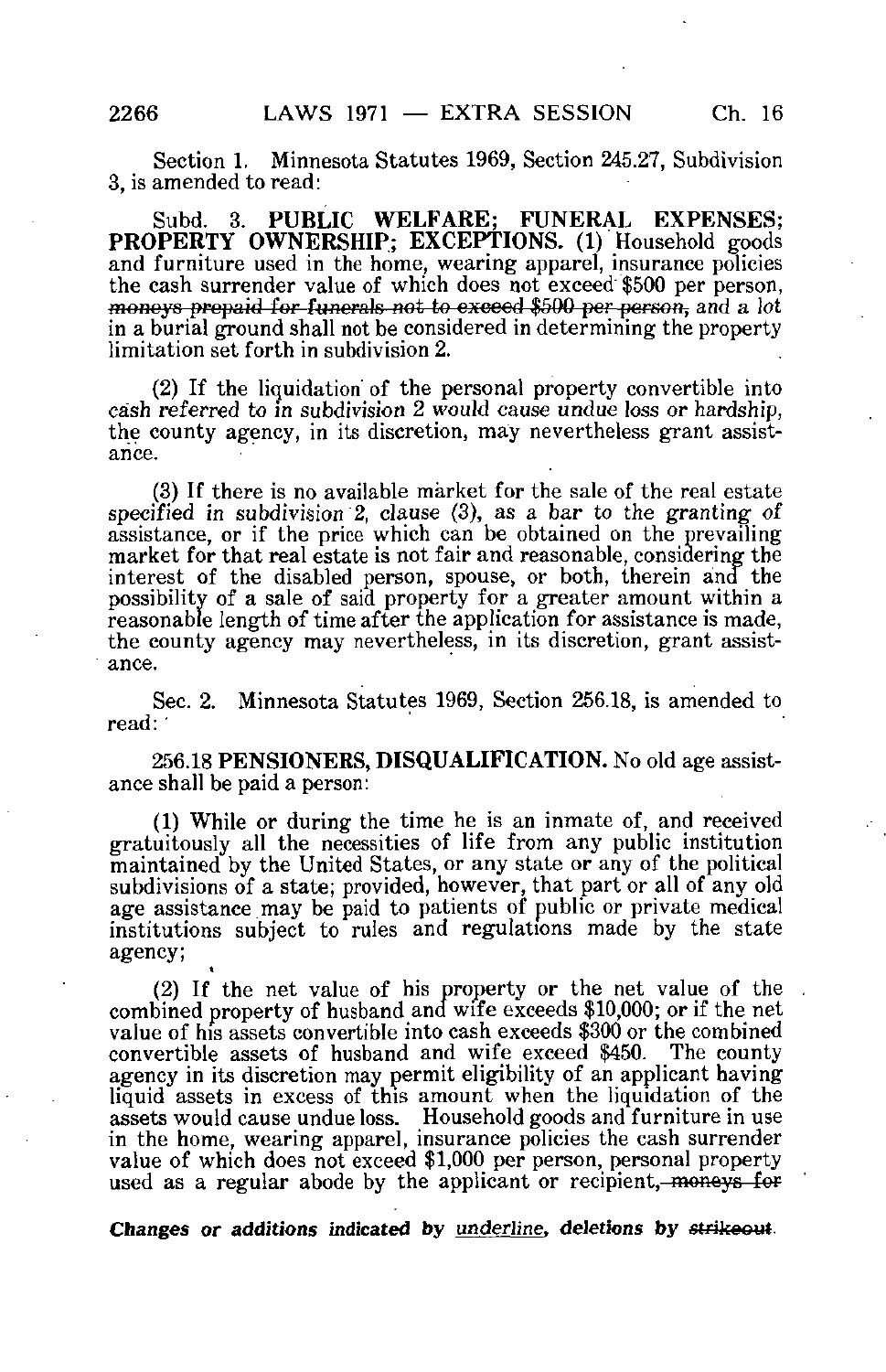prepaid funerals not to exceed \$500-per person, and a lot in the burial ground may be owned in addition to the property limitation;

(3) Who has, within five years prior to the date of his application for assistance, deprived himself directly or indirectly of any property for the purpose of qualifying for old age assistance;

(4) Whose spouse, living with the person, has made an assignment or transfer directly or indirectly of any property for the purpose of qualifying either person for old age assistance under sections 256.11 to 256.43;

(5) Who is receiving aid to the blind, aid to dependent children or aid to the permanently and totally disabled.

Sec. 3. Minnesota Statutes 1969, Section 256B.07, is amended to read:

256B.07 EXCEPTIONS IN DETERMINING RESOURCES. A county agency may waive the requirement of liquidation of excess assets when the liquidation would cause undue hardship. Household goods and furniture in use in the home, wearing apparel, insurance policies with cash surrender value not in excess of \$1,000 per insured person, a prepaid funeral contract not in excess of \$600, and a lot in a burial plot shall not be considered as resources available to meet medical needs.

Sec. 4. [256.935] FUNERAL EXPENSES, PAYMENT BY COUNTY AGENCY; PREPAID FUNERAL CONTRACTS, EF-FECT UPON ELIGIBILITY FOR PUBLIC ASSISTANCE. Subdivision 1. On the death of any person receiving public assistance through old age assistance, aid to the blind, aid to the disabled, or aid to dependent children, the county agency shall pay an amount for funeral expenses not exceeding \$370 and actual cemetery charges. No funeral expenses shall be paid if the estate of the deceased is sufficient to pay such expenses or if the children, or spouse, who were legally responsible for the support of the deceased during his lifetime, are able to pay such expenses: provided, that the additional payment or donation of the cost of cemetery lot, interment, religious service, or for the transportation of the body into or out of the community in which the deceased resided, shall not limit payment by the county agency as herein authorized. Freedom of choice in the selection of a funeral director shall be granted to persons lawfully authorized to. make arrangements for the burial of anv such deceased recipient. In determining the sufficiency of such estate, due regard shall be had for the nature and marketability of the assets of the estate. The county agency may'grant funeral expenses where the sale would cause undue loss to the estate. Any amount paid for funeral expenses shall be a prior claim against the estate, as provided in section 524.44. and anv amount recovered shall be reimbursed to the